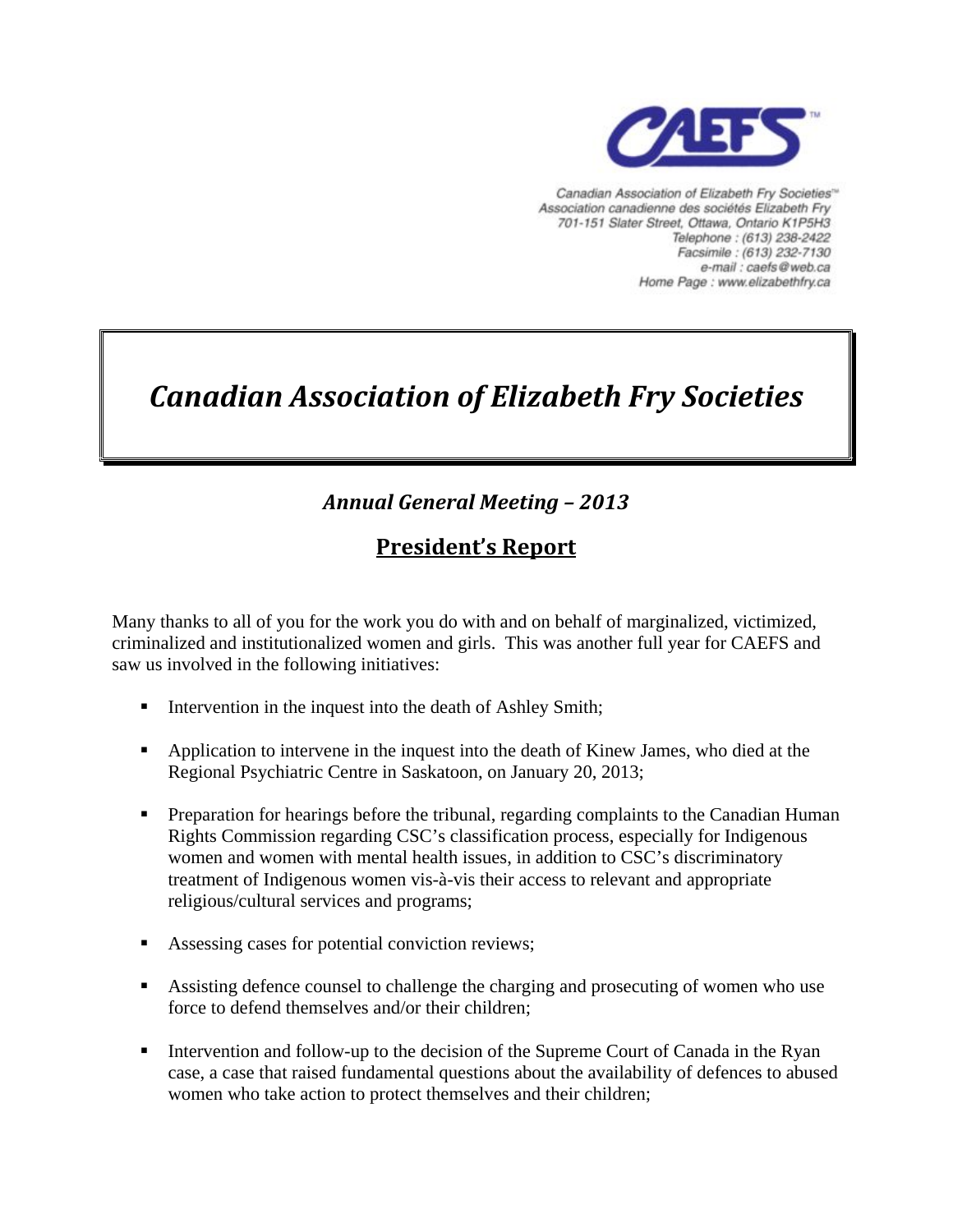- **Preparation for intervention at the Supreme Court of Canada in support of women's** substantive equality and the decriminalization of women who are prostituted, in the Bedford case;
- **Presenting evidence to counter the regressive law and order agenda outlined in successive** new legislative reforms tabled in Parliament;
- **Preparing for the update of CAEFS' articles of incorporation, in accordance with changes** to federal legislation regarding charities and not-for-profit corporations.

On behalf of the entire network, we thank all of the members of the Board of Directors and our membership for your continued work for the women and girls with and on behalf of whom we work.

Sue Dunlop President Canadian Association of Elizabeth Fry Societies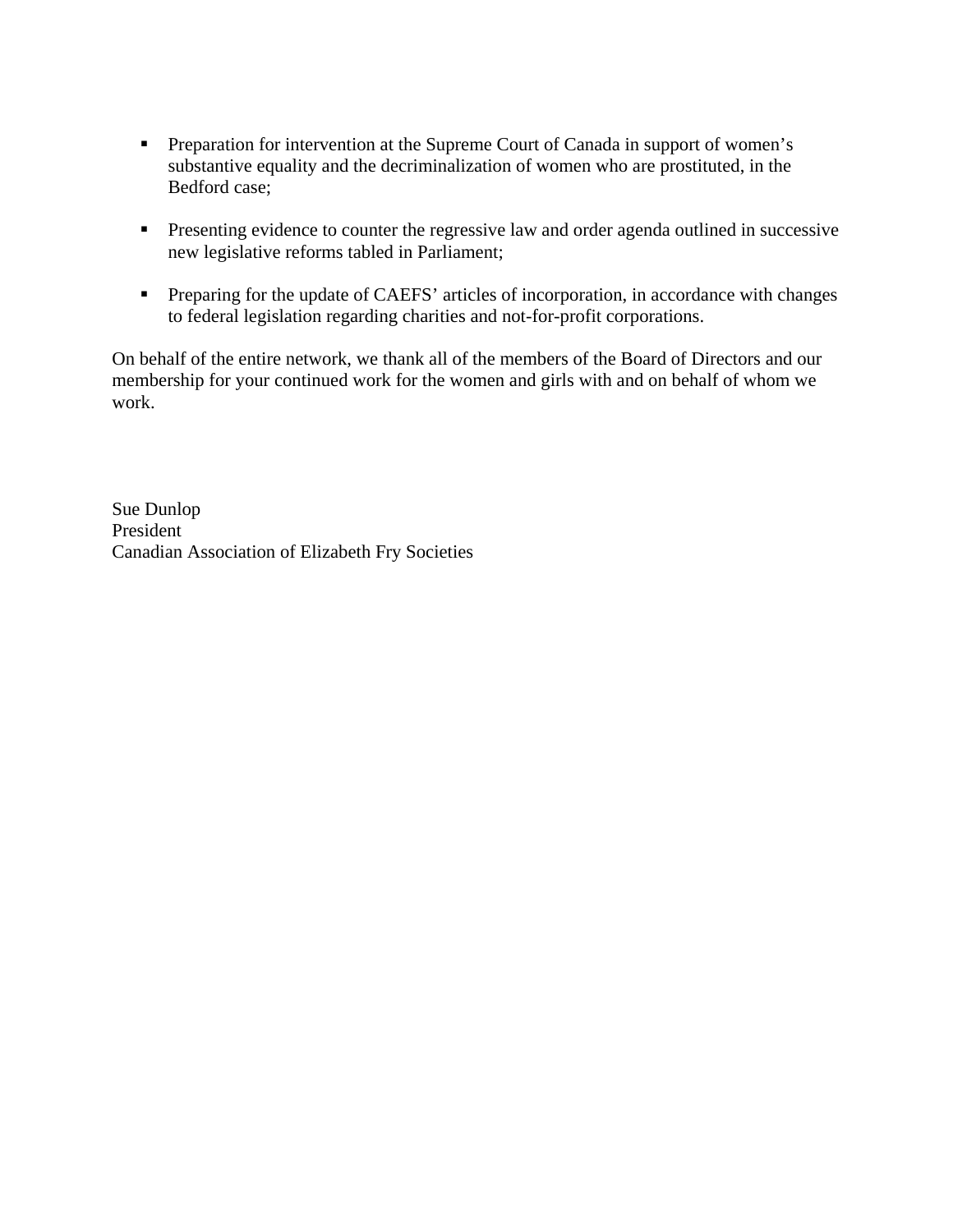

Canadian Association of Elizabeth Fry Societies<sup>16</sup> Association canadienne des sociétés Elizabeth Fry 701-151 Slater Street, Ottawa, Ontario K1P5H3 Telephone: (613) 238-2422 Facsimile: (613) 232-7130 e-mail : caefs@web.ca Home Page : www.elizabethfry.ca

## *Treasurer's Report*

### *Fiscal Year: April 1, 2012 – March 31, 2013*

It is with pleasure that I am able to report to our membership that Canadian Association of Elizabeth Fry Societies (CAEFS) remains fiscally stable and the membership continues to be well represented by our national office. Fiscal constraints have not diminished our efforts on behalf of the victimized, marginalized, criminalized and institutionalized women with and on behalf of whom we exist. Our Executive Director has continued to offset some of these expenses by donating to CAEFS the resources she raises via her speaking engagements, awards and her teaching at the University of Ottawa, Faculty of Law.

This year, we received a donation of \$20,000 to be designated to the women's defence fund. The donors have indicated that they would like the resources to be earmarked for the struggles of Indigenous women. They will be participate in decision making regarding the allocation of those funds.

We look forward to continuing to fulfill the mandate of CAEFS. A detailed accounting of our expenditures is available in our audited financial statements. All financial commitments have been met and CAEFS has operated in accordance with the direction of the Board throughout the past year. On behalf of the Board of Directors, I thank all of the membership for your continued efforts to maintain CAEFS' fiscal stability.

Cathie Penny Treasurer Canadian Association of Elizabeth Fry Societies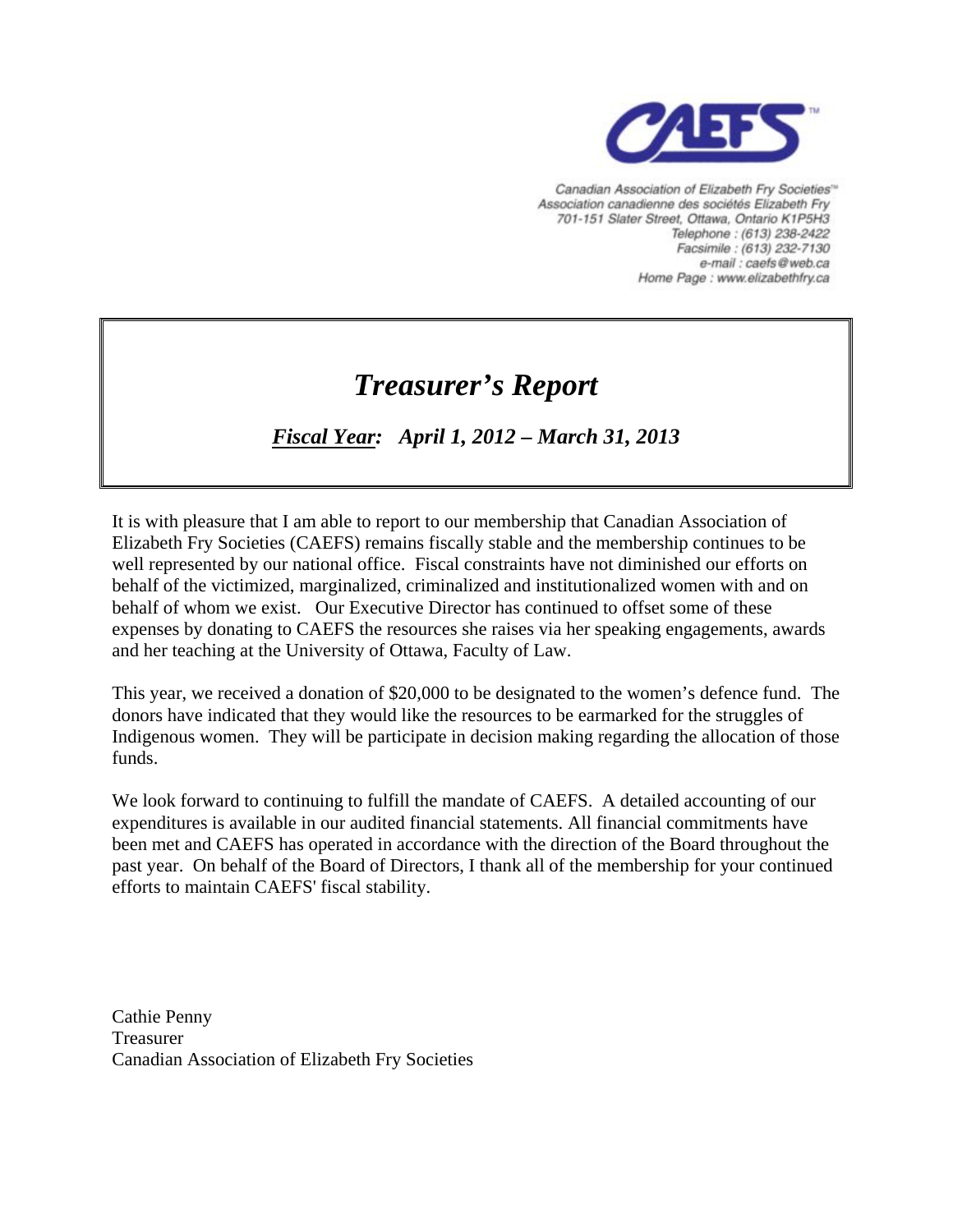

Canadian Association of Elizabeth Fry Societies<sup>16</sup> Association canadienne des sociétés Elizabeth Fry 701-151 Slater Street, Ottawa, Ontario K1P5H3 Telephone: (613) 238-2422 Facsimile: (613) 232-7130 e-mail : caefs@web.ca Home Page : www.elizabethfry.ca

# *Canadian Association of Elizabeth Fry Societies*

### *Annual General Meeting – 2013*

### **Executive Director's Report**

*…may I be directed what to do and what to leave undone -* Elizabeth Fry

Despite increasingly challenging legislative reforms, this year has provided many wonderful opportunities for strengthening old and building new coalitions. It continues to be an honour and profound privilege to working with all of you, especially our membership, Board of Directors, and the women whose lived experience drives and informs our work. Thank you once again to each and every one of you for your ongoing commitment, care, compassion, strength, resilience and tenacity.

In terms of our activities, during the past year, we were invited by individual Members of Parliament, Senators, Parliamentary and Senate Committees to meet with and/or appear before them to comment on current legislative and policy reform issues on 39 occasions. Furthermore, we had 310 meetings with political staff and bureaucrats.

We spoke at 206 individual events, from public talks, recognition ceremonies, conference presentations to media events. I also attended regional meetings, either in person or via teleconference, and provided accompanied Regional Advocates to the federal prisons, in addition to having the opportunity to meet with Board members, staff and/or volunteers and clientele of 18 of our 24 members.

We contributed to media stories on 378 occasions and wrote 8 reports, articles or papers for presentation or publication, as well as 390 letters. This does not include the volume of additional information influx that the CAEFS office receives. For instance, we also dealt with 72,116 emails, 5,120 telephone calls, and 107 faxes.

The figures I just listed do not reflect the additional work contributed by our amazingly enthusiastic and creative membership across Canada. Regardless of resource limitations, our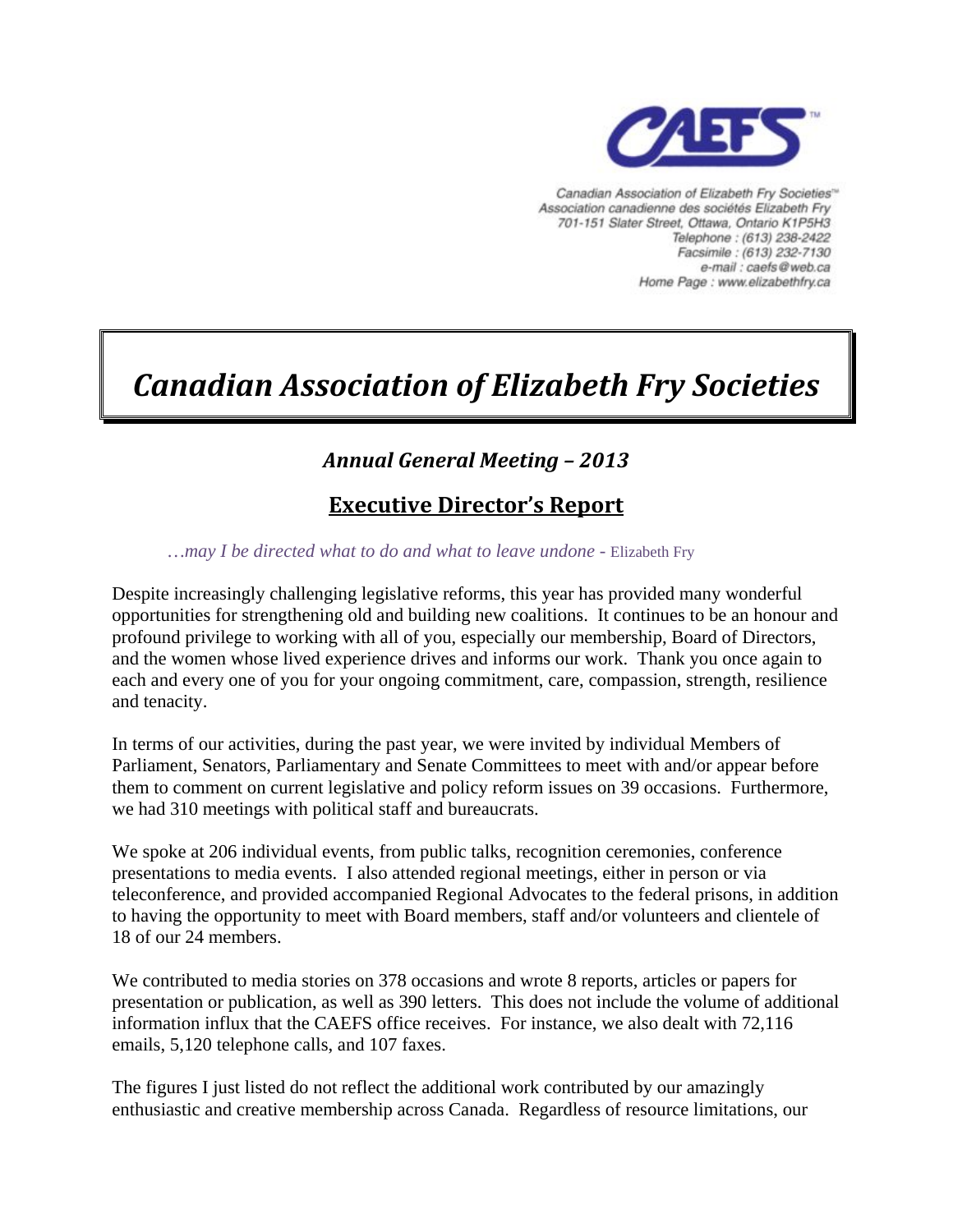network of local Elizabeth Fry Society offices make a significant and enduring impact in their respective communities, regions, and for the country as a whole.

The remainder of this report will provide an overview of our work to promote the rights and entitlements of women with the lived experience of marginalization, victimization, criminalization and/or institutionalization. We continue to learn and grow via our collective and collaborative efforts, and we celebrate the strength, flexibility, tenacity and evolution of the network and the amazingly courageous, resilient women and girls with whom we walk and work.

### **Priority Issues and Law Reform Initiatives**

Canadians are being increasingly reminded of the government's disdain for the rule of law and accountability. Numerous examples of questionable, too often abusive, exercise of discretion by police, corrections and crown authorities abound. Mounting calls for legal, fiscal and moral/ethical accountability extend well beyond justice spheres. Indeed, this reality was underscored by the clear and courageous comments of Kevin Page, as he completed his term as he government-appointed Parliamentary Budget Officer. t

The Regional Advocate Teams in each of the regions continue to be a tremendous credit to CAEFS. Access to women in their institutional living units, segregation and maximum security units, continues to be an issue on occasion, but the Advocates continue to do an excellent job of ensuring that they are as accessible as possible to all imprisoned federally sentenced women. They give voice to the women inside and facilitate linkages between women and our membership, as well as other community supports and resources. Overcrowding and the current legislative and policy climate, as well as the myriad issues related to these growing problems, continue to pose the most significant obstacles to their work.

Our work continues with the International Human Rights Program, University of Toronto, Faculty of Law, regarding international human rights protections and enforcement mechanisms for prisoners with disabling mental health issues. While were all saddened by the January 20, 2013 death of one of the women profiled last year in their report, *Cruel, Inhuman and Degrading? Canada's treatment of federally-sentenced women with mental health issues, her* experiences continue to inform our advocacy efforts. The report will also no doubt assist us as we pursue involvement in the inquest into her death.

In addition, the report forms the evidentiary basis for the IHRP's submission to the Working Group on Universal Periodic Review (UPR) to assist in its review of Canada, 16th Session (April 22‐May 3, 2013), a submission which CAEFS has endorsed. CAEFS also provided input into and supported the UPR submissions developed by the Feminist Alliance for International Action (FAFIA) and Amnesty International.

As a member of the Advocacy Committee of Human Rights Watch International (HRW), on February 13, 2013, we collaborated with HRW, NWAC, FAFIA, and Justice for Girls to launch their report into the issues of police and correctional mistreatment of women and girls and the manner in which this intersects with the increasing concerns regarding the situation of missing and murdered Indigenous women, particularly those in northern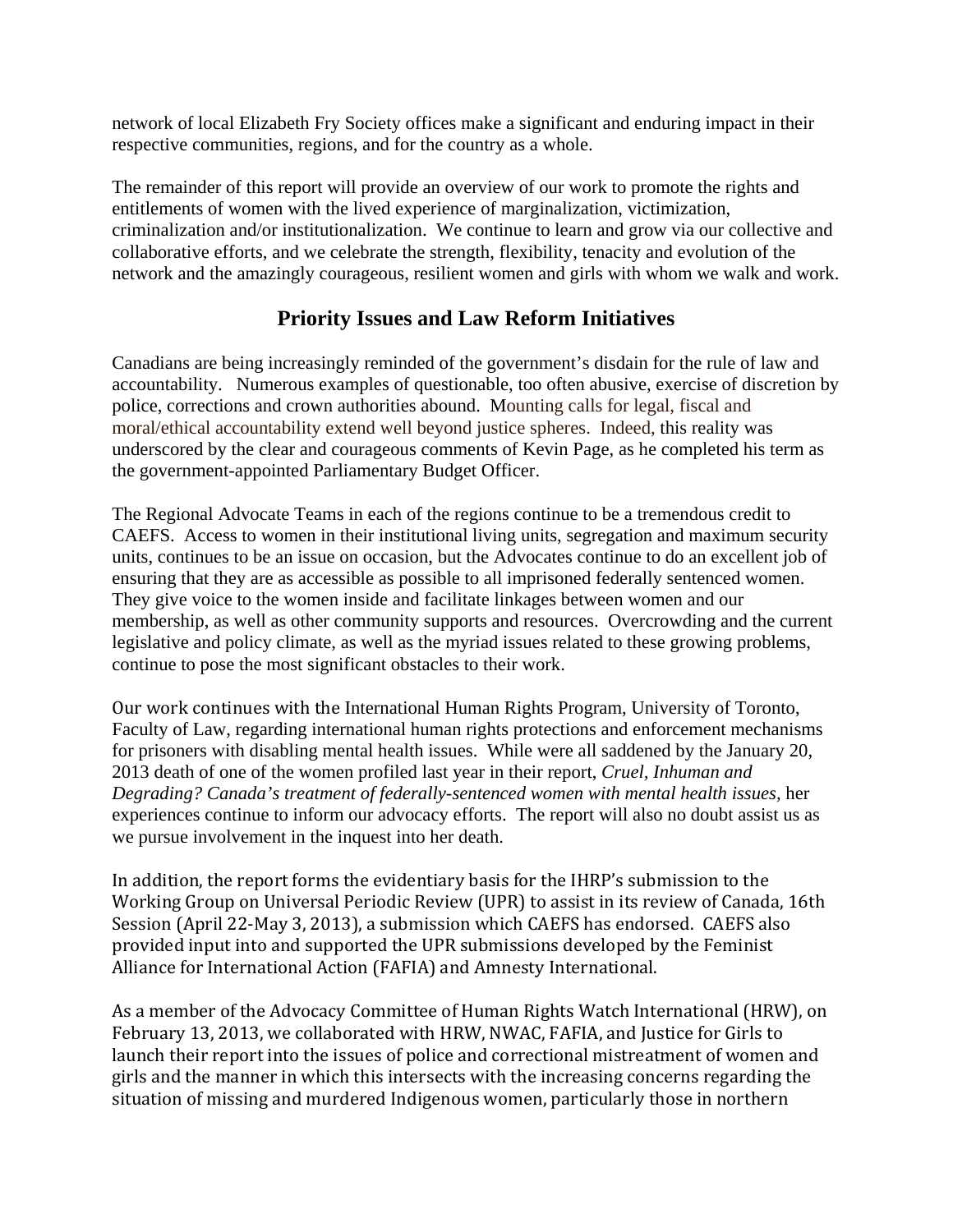British Columbia. *Those Who Take Us Away: Abusive Policing and Failures in Protection of Indigenous Women and Girls in Northern British Columbia, Canada,* may be accessed at http://hrw.org/reports/2013/02/13/those-who-take-us-away-0.

We also contributed to a shadow report on Canada's record in relation to the United Nations Conventions on the Elimination of All Forms of Discrimination Against Women (CEDAW) and the Convention on the Rights of Persons with Disabilities. And, in March, at the invitation of Rashida Manjoo, the UN Special Rapporteur on Violence Against Women, we participated in a presentation on violence against women in detention, at the Commission on the Status of Women meetings in New York.

We also continued our work, in coalition and collaboration with other equality seeking groups, to approach the United Nations with concerns about the manner in which Canada is increasingly making legislative, policy and fiscal decisions that are exacerbating the marginalization, victimization, criminalization and imprisonment of women, poor people, racialized people – especially our Indigenous sisters, and those with disabling mental health issues. We have also reiterated our requests to the UN to call upon Canada to establish external, independent correctional oversight and redress mechanisms that are comprehensive and accessible.

Committees examining Canada's record with respect to human rights, women's rights, prisoners' rights, civil and political rights, as well as disability, torture and children's rights, have already voiced their clear and cogent denunciation of the policies and procedures in the federal and youth prison systems which results in the over‐classification, segregation and disciplining of women and girls, as well as the discriminatory treatment of racialized and disabled women.

Canada used to have an enviable reputation when it came to protecting and promoting human rights throughout the world. We will continue to encourage the Canadian public to ensure that our Government works to regain that reputation, starting with a renewed ommitment to respecting and upholding human and Charter protected rights for all c Canadians, regardless of their sex, race, ability, sexual orientation or politics.

### **Concluding Comments**

The introduction of the *Idle No More* movement by an amazing group of Indigenous women was a highlight of this past year. It was inspirational to witness the manner in which young people, utilizing social media and global connections, embraced and expanded this initiative. The resulting worldwide solidarity continues to inspire great hope.

We remain in awe of the courage, tenacity and resilience of the marginalized, victimized, criminalized and institutionalized women with and on behalf of whom we work. In addition, despite the many challenges of these times, we continue to enjoy what must be some of the most committed, creative and amazingly enthusiastic staff, volunteers and Boards of Directors amongst our membership.